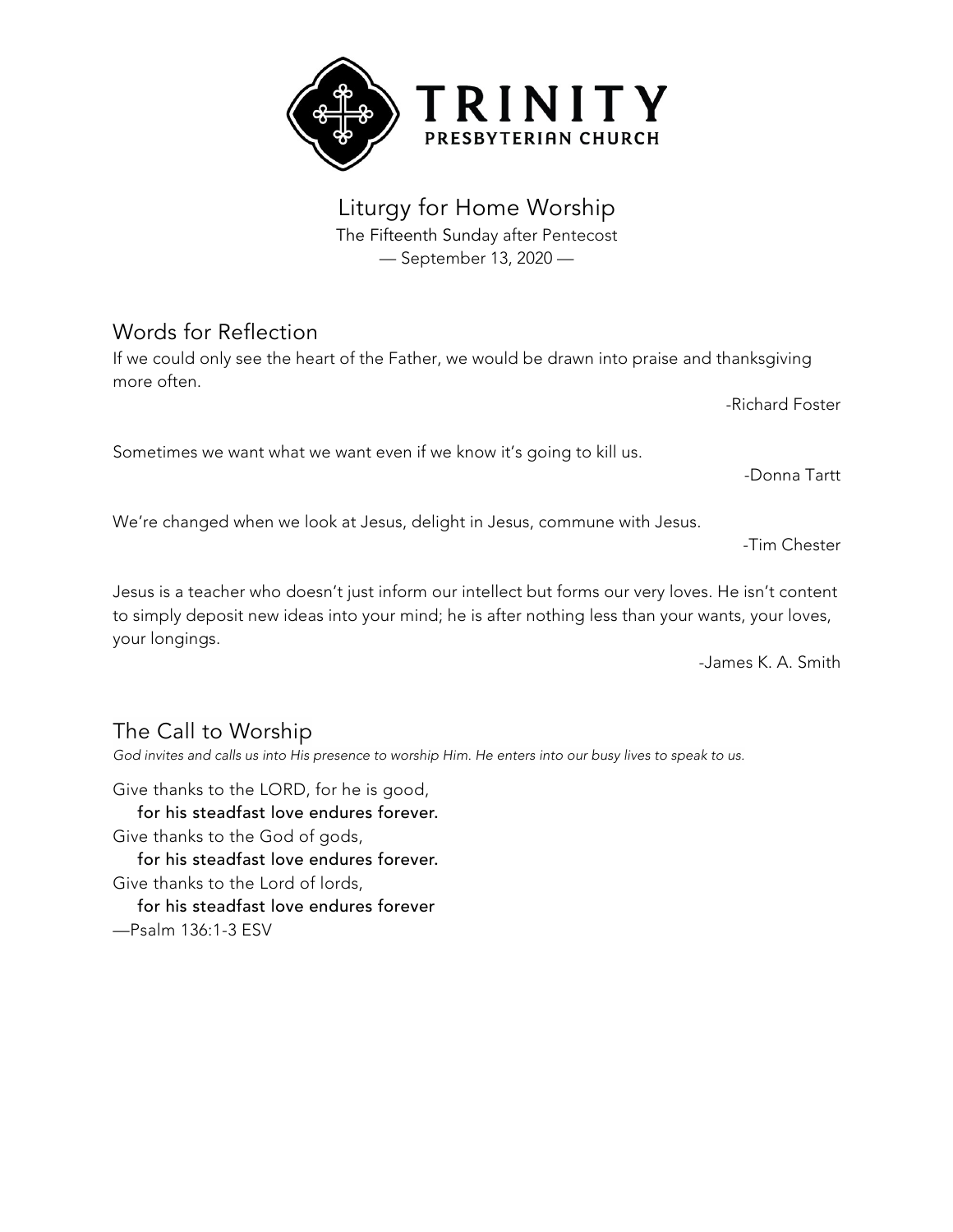# Hymn of Praise | Come Ye Sinners

We sing praises to God and proclaim through song the good news of what He has done in Jesus' death and resurrection. Some songs might be initially unfamiliar, but we believe the rich, true, beautiful words of these hymns *will make their way into your heart.*

Come, ye sinners, poor and wretched, Weak and wounded, sick and sore; Jesus, ready, stands to save you, Full of pity, joined with power. He is able, He is able; He is willing; doubt no more.

Come ye needy, come, and welcome, God's free bounty glorify; True belief and true repentance, Every grace that brings you nigh. Without money, without money Come to Jesus Christ and buy.

Come, ye weary, heavy laden, Bruised and broken by the fall; If you tarry 'til you're better, You will never come at all. Not the righteous, not the righteous; Sinners Jesus came to call. Let not conscience make you linger, Nor of fitness fondly dream; All the fitness He requires Is to feel your need of Him. This He gives you, this He gives you, 'Tis the Spirit's rising beam.

Lo! The Incarnate God, ascended; Pleads the merit of His blood. Venture on Him; venture wholly, Let no other trust intrude. None but Jesus, none but Jesus Can do helpless sinners good.

Words: Joseph Hart; Music: Matthew Smith

# Opening Prayer & Lord's Prayer

*We ask for God to be present among us and conclude with the prayer that Jesus taught his disciples to pray.*

Our Father, Who art in heaven, hallowed be Thy name. Thy Kingdom come, Thy will be done, on earth as it is in heaven. Give us this day our daily bread and forgive us our debts, as we forgive our debtors. And lead us not into temptation, but deliver us from evil. For Thine is the kingdom, the power, and the glory, forever. Amen.

### Doxology

Praise God from whom all blessings flow; Praise him, all creatures here below; Praise him above, ye heavenly host; Praise Father, Son, and Holy Ghost. Amen.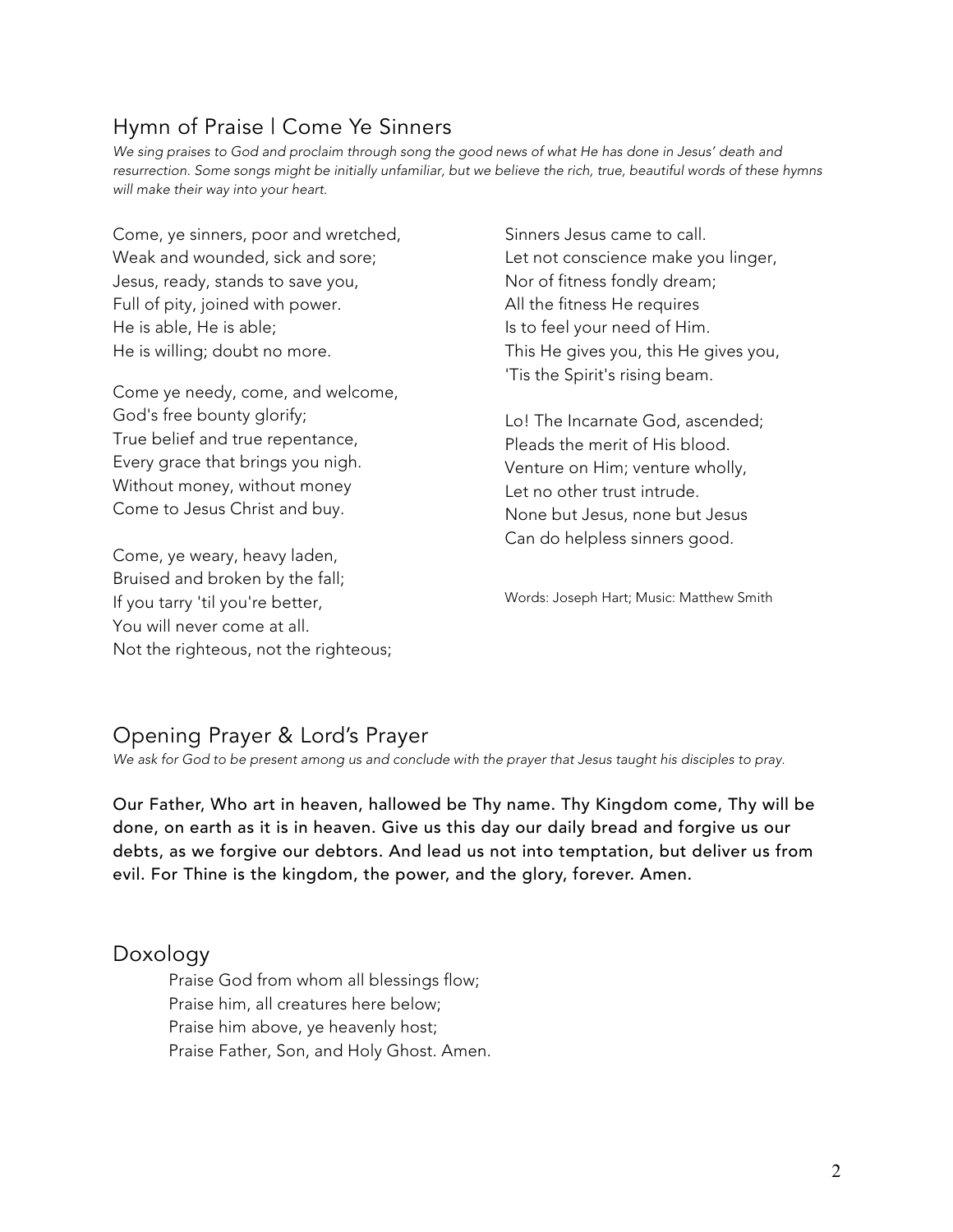# Confession of Sin

We fight the temptation to hide our sin and instead acknowledge it openly to God, but we do so in light of the grace *offered in Jesus.*

#### Most Merciful God,

We thank You that You have created us for Yourself and that our hearts are restless until they find their rest in You. Yet, Lord, we confess the ways we've set our ultimate desires on created things rather than upon You, and when we've fallen into sin, we've blamed You or our circumstances rather than admit our own guilt. Please forgive us through the atoning work of Your Son on the Cross, and enable us by Your Spirit to find our greatest delight in him. We pray in Jesus' name. Amen.

### Silent Confession

#### Assurance of Forgiveness

*God reminds our forgetful hearts of the grace that is ours in Jesus.*

Here is a trustworthy saying that deserves full acceptance: Christ Jesus came into the world to save sinners. He himself bore our sins in his body on the tree, so that we might die to sins and live for righteousness; by his wounds you have been healed. For you know the grace of our Lord Jesus Christ, that though he was rich, yet for your sakes he became poor, so that you through his poverty might become rich.

—1 Timothy 1:15; 1 Peter 2:24; 2 Corinthians 8:9 ESV

# Hymn of Response | Come Ye Souls, By Sin Afflicted

*We respond in thanks and praise for God's redemptive work in Christ.*

Come ye souls by, sin afflicted, Bowed with fruitless, sorrow down; By the broken, law convicted, Through the cross, behold the crown; Look to Jesus; Look to Jesus; Look to Jesus; Mercy flows through Him alone.

Take His easy, yoke and wear it; Love will make your, obedience sweet; Christ will give you, strength to bear it, While His grace, shall guide your feet Safe to glory, Safe to glory, Safe to glory, Where His ransomed captives meet.

Blessed are the, eyes that see Him, Blest the ears that, hear His voice; Blessed are the, souls that trust Him, And in Him, alone rejoice; His commandments, His commandments, His commandments Then become their happy choice.

Sweet as home to, pilgrims weary, Light to newly, opened eyes, Like full springs in, deserts dreary, Is the rest, the cross supplies;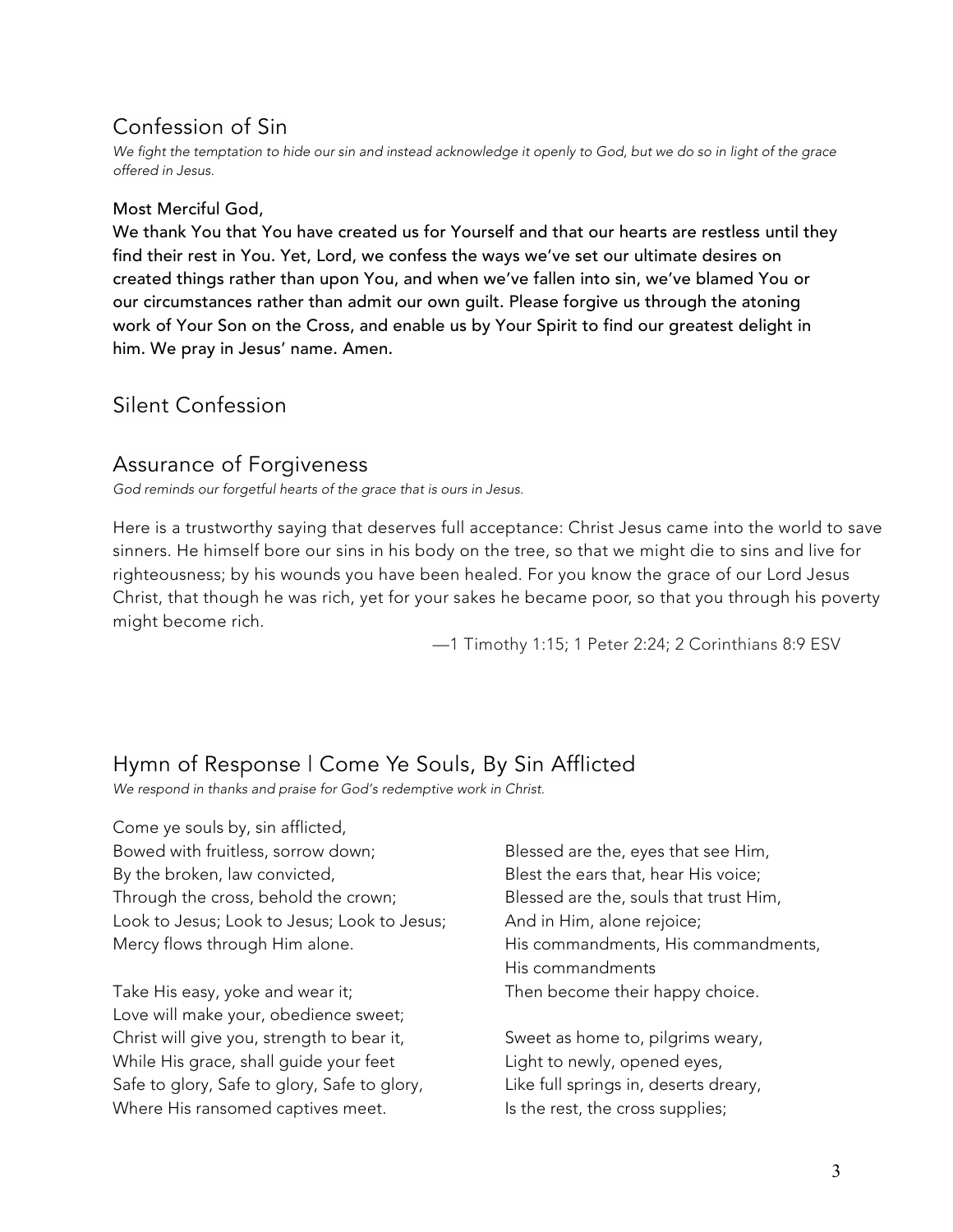All who taste it, All who taste it, All who taste it Shall to rest immortal rise.

Look to Jesus; Look to Jesus; Look to Jesus; Mercy flows through Him alone.

Words: Joseph Swain (alt Twit); Music: Kevin Twit

### Confession of Faith | The Apostles' Creed

*We join the church in history by confessing this basic statement of what Christians believe.*

#### I believe in God the Father Almighty, Maker of heaven and earth.

I believe in Jesus Christ, his only Son, our Lord, who was conceived by the Holy Spirit, and born of the virgin Mary. He suffered under Pontius Pilate, Was crucified, died, and was buried; he descended into hell.\* The third day he rose again from the dead. He ascended into heaven and is seated at the right hand of God the Father Almighty. From there he will come to judge the living and the dead.

#### I believe in the Holy Spirit,

the holy catholic\*\* church, the communion of saints, the forgiveness of sins, the resurrection of the body, and the life everlasting. Amen.

\*While Jesus didn't literally descend to hell, he did endure the torment of hell on the cross and remained under *the power of death until his resurrection.*

*\*\*universal*

## The Offering

*In gratitude, we offer our gifts to God. You may give online at www.trinitypresfw.org/give or through the Church Center App.*

### The Prayers of the People

*We lift up our requests to God knowing that He hears us when we pray.*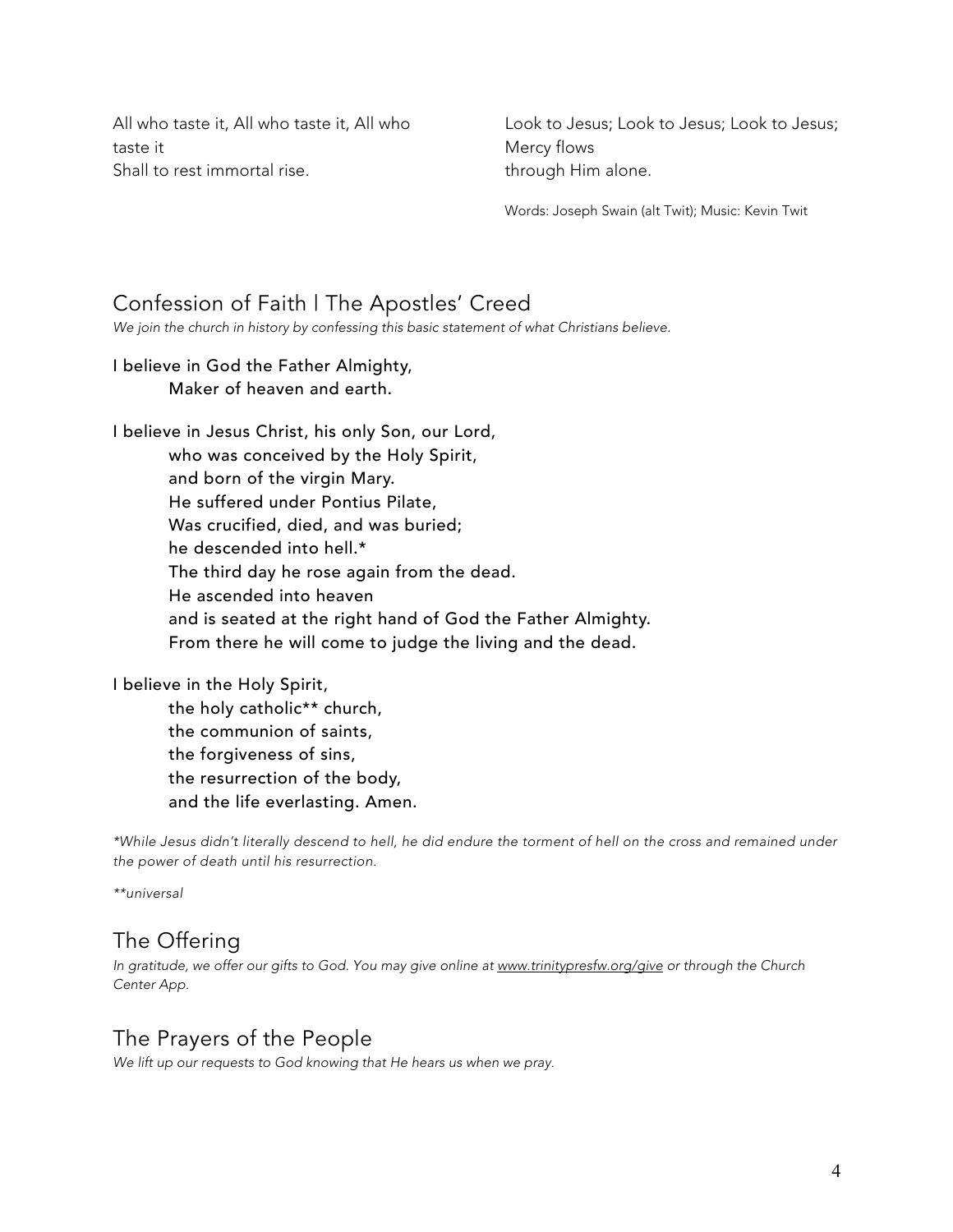# The Reading of the Word The Reading of the Word James 1:13-18

*God speaks to us through His Word.*

1:13 Let no one say when he is tempted, "I am being tempted by God," for God cannot be tempted with evil, and he himself tempts no one. 14 But each person is tempted when he is lured and enticed by his own desire. 15 Then desire when it has conceived gives birth to sin, and sin when it is fully grown brings forth death.

 16 Do not be deceived, my beloved brothers. 17 Every good gift and every perfect gift is from above, coming down from the Father of lights, with whom there is no variation or shadow due to change. 18 Of his own will he brought us forth by the word of truth, that we should be a kind of firstfruits of his creatures.

Reader: The Word of the Lord. People: Thanks be to God.

The Preaching of the Word

Pastor Brian Davis

*A Faith for Real Life* "The Source of Temptation"

### Sermon Notes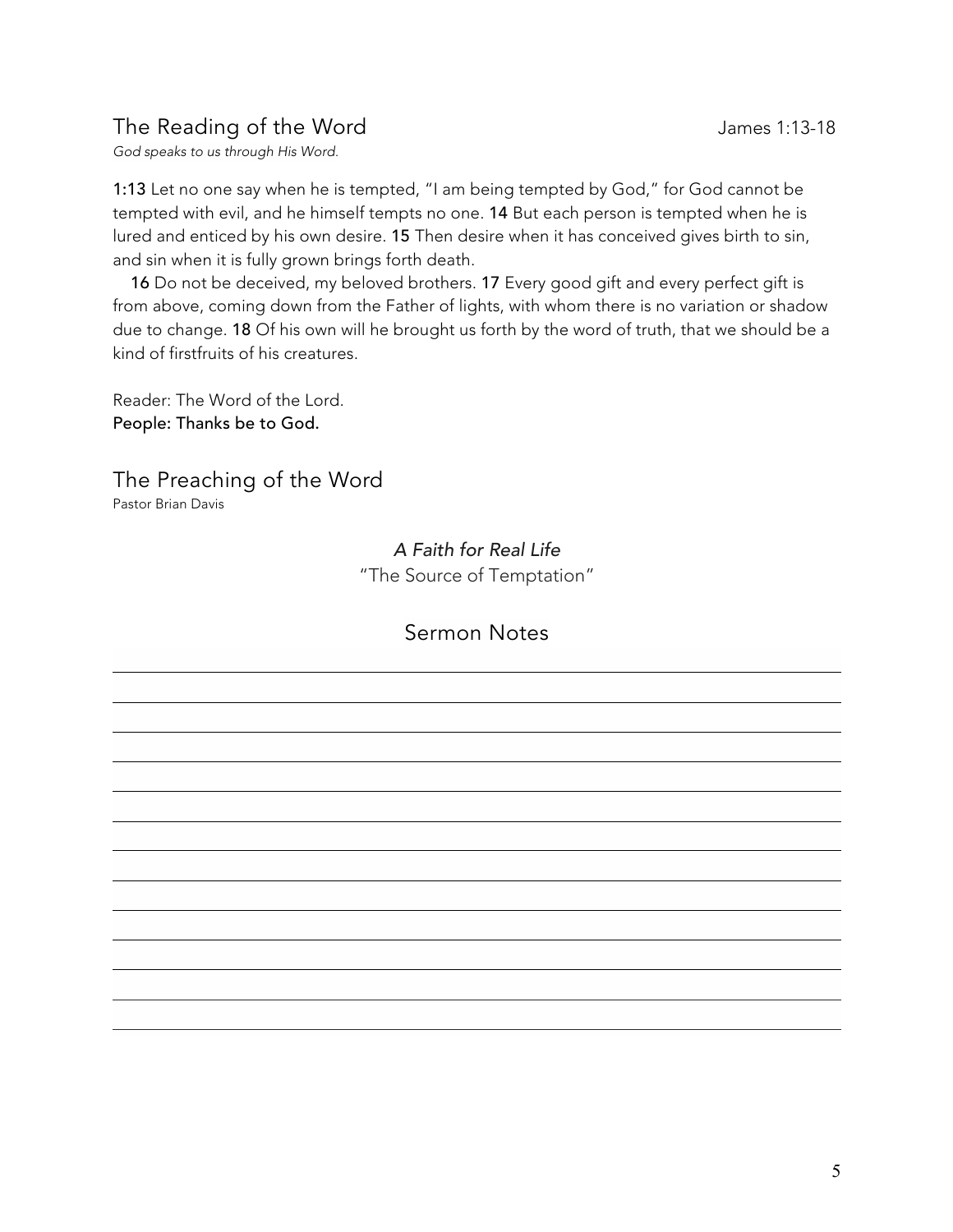# The Celebration of Holy Communion

Communion (also called the Lord's Supper or the Eucharist) is the family meal of baptized Christians. It's not a meal for good people. It's a meal for desperate people who trust in Jesus alone for salvation, who are at peace with God and with their neighbor, and who seek strength and grace to live more faithfully with Jesus. You will be invited to come forward. If you are not a Christian, or if you are not prepared to *share in this meal today, we encourage you to spend this time in reflection or prayer.*

*Children who have not received their first communion are welcome to come forward with their families.* We invite children who are ready to make a public profession of faith in Christ to arrange a meeting with *the elders, and thus become "communicants" at the Lord's Table.*

| Pastor: | The Lord be with you.                      |
|---------|--------------------------------------------|
| People: | And also with you.                         |
| Pastor: | Lift up your hearts!                       |
| People: | We lift them up to the Lord.               |
| Pastor: | Let us give thanks to the Lord our God.    |
| People: | It is right to give him thanks and praise. |

### Prayer of Thanksgiving and Words of Institution

| Pastor: | Let us proclaim the mystery of the faith:                             |  |
|---------|-----------------------------------------------------------------------|--|
| People: | Christ has died. Christ is risen. Christ will come again. Hallelujah! |  |
| Pastor: | Christ, our Passover, has been sacrificed for us. Hallelujah!         |  |
| People: | Therefore, let us keep the feast.                                     |  |
| Pastor: | The gifts of God for the people of God.                               |  |

## Hymn for Communion | Jesus, Cast a Look on Me

| Jesus, cast a look on me,         | Walking only in Thy might.       |
|-----------------------------------|----------------------------------|
| Give me sweet simplicity          |                                  |
| Make me poor and keep me low,     | Leaning on Thy loving breast,    |
| Seeking only Thee to know.        | Where a weary soul can rest      |
|                                   | Feeling well the peace of God,   |
| All that feeds my busy pride,     | Flowing from His precious blood. |
| Cast it evermore aside            |                                  |
| Bid my will to Thine submit,      | In this posture let me live,     |
| Lay me humbly at Thy feet.        | And hosannas daily give          |
|                                   | In this temper let me die,       |
| Make me like a little child,      | And hosannas ever cry!           |
| Of my strength and wisdom spoiled |                                  |
| Seeing only in Thy light,         | Words: John Berridge             |
|                                   | Music: Matthew Perryman Jones    |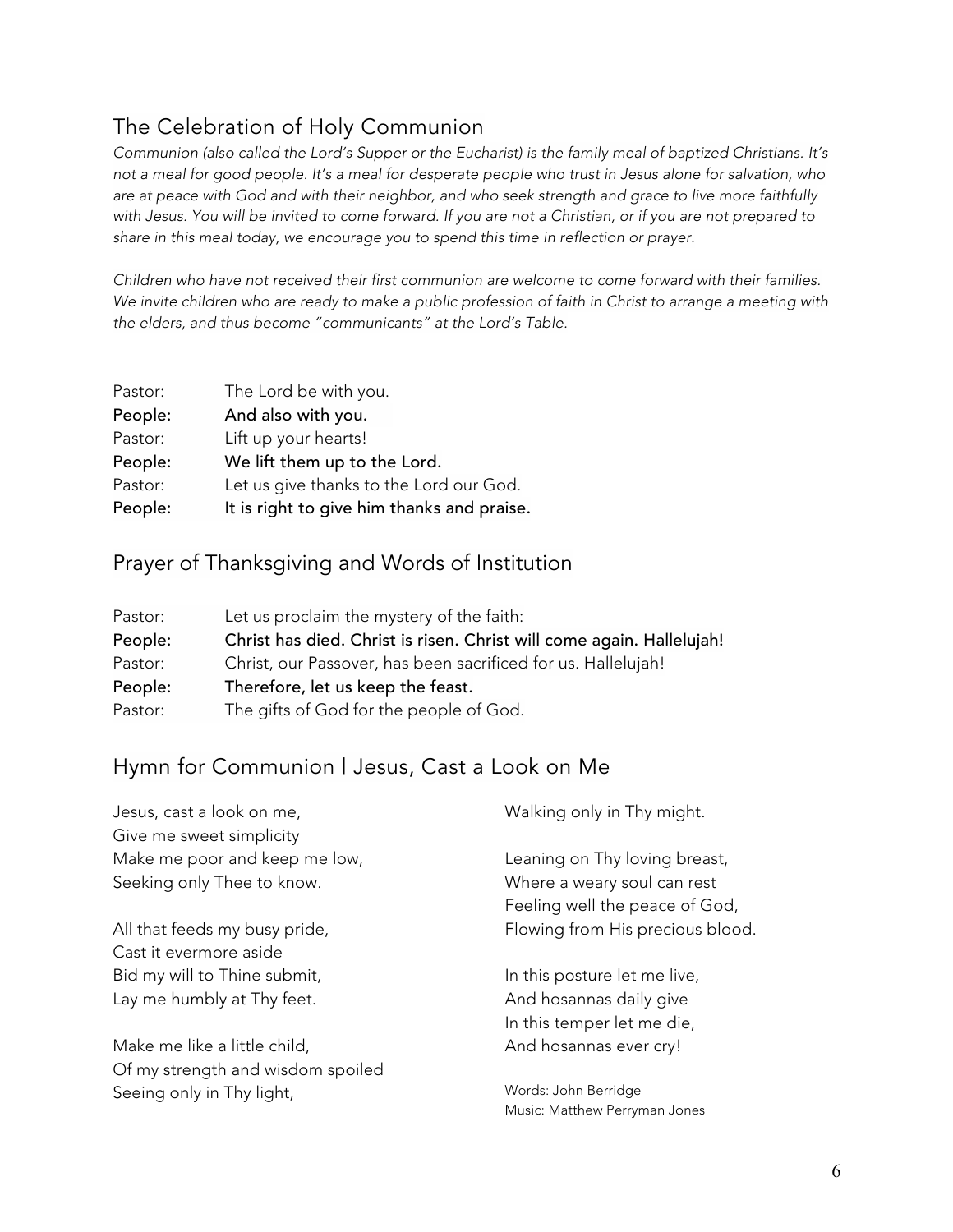## Life at Trinity

# Departing Hymn | Satisfied

*We respond in faith and song.*

All my life long I had panted for a drink from some cool spring That I hoped would quench the burning of the thirst I felt within

Feeding on the filth around me, 'til my strength was almost gone Longed my soul for something better, only still to hunger on

*Hallelujah! He has found me, the One my soul so long has craved! Jesus satisfies all my longings, through his blood I now am saved*

Poor I was and sought for riches, something that would satisfy But the dust I gathered 'round me only mocked my soul's sad cry

*Hallelujah! He has found me, the One my soul so long has craved! Jesus satisfies all my longings, through his blood I now am saved*

Well of water ever springing, Bread of Life so rich and free Untold wealth that never faileth, my Redeemer is to me

*Hallelujah! He has found me, the One my soul so long has craved! Jesus satisfies all my longings, through his blood I now am saved*

Words: Clara T. Williams, 1875; Music: Karl Digerness, 1997

## The Benediction

God sends us out with his blessing. A benediction is not a prayer. We don't bow our heads. We lift them up and even lift up our hands to receive his blessing as we are sent out as participants in His mission to Fort Worth.

Now to him who is able to keep you from stumbling and to present you blameless before the presence of his glory with great joy, to the only God, our Savior, through Jesus Christ our Lord, be glory, majesty, dominion, and authority, before all time and now and forever. Amen.

—Jude 24-25 ESV

## The Sending

*The people of God are sent into the world to love God, love people, and love Fort Worth.*

Pastor: Let us go forth to serve Fort Worth and the world as those who love our Lord and Savior, Jesus Christ. People: Thanks be to God!

\* CCLI #5043663 – all songs used by permission